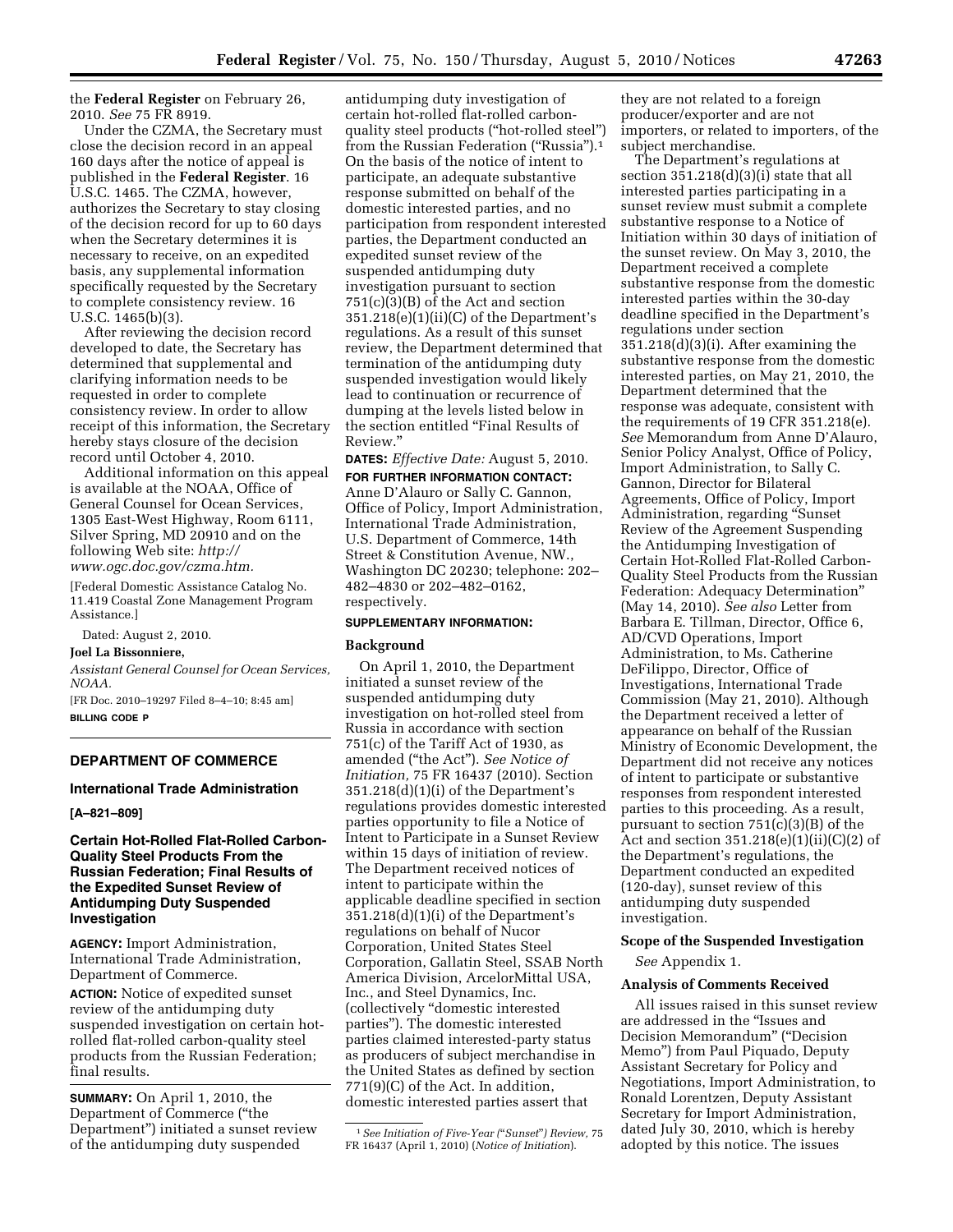discussed in the Decision Memo include both the likely effects of termination of the suspension agreement and underlying investigation and the magnitude of the margin likely to prevail if the suspended investigation were terminated. Parties can find a complete discussion of all issues raised in this sunset review and the corresponding recommendations in this public memo, which is on file in room 1117 of the main Commerce Building.

In addition, a complete version of the Decision Memo can be accessed directly on the Web at *http://ia.ita.doc.gov/frn,*  under the heading ''August 2010''. The paper copy and electronic version of the Decision Memo are identical in content.

### **Final Results of Review**

The Department determines that termination of the suspended antidumping duty investigation on hotrolled steel from Russia would be likely to lead to continuation or recurrence of dumping at the following weightedaverage margins:

| Manufacturers/producers/<br>exporters | Weighted-<br>average<br>margin<br>(percent) |
|---------------------------------------|---------------------------------------------|
| <b>JSC Severstal</b>                  | 73.59                                       |
| Russia-Wide Rate                      | 184.56                                      |

This notice also serves as the only reminder to parties subject to administrative protective orders (''APO'') of their responsibility concerning the return or destruction of proprietary information disclosed under APO in accordance with 19 CFR 351.305 of the Department's regulations. Timely notification of the return or destruction

of APO materials or conversion to judicial protective order is requested. Failure to comply with the regulations and terms of an APO is a violation which is subject to sanction.

We are issuing and publishing the results and notice in accordance with sections 751(c), 752(c), and 777(i)(1) of the Act.

Dated: July 30, 2010.

### **Ronald K. Lorentzen,**

*Deputy Assistant Secretary for Import Administration.* 

# **Appendix I**

For the purposes of this Suspension Agreement, ''hot-rolled steel'' means certain hot-rolled flat-rolled carbon-quality steel products of a rectangular shape, of a width of 0.5 inch or greater, neither clad, plated, nor coated with metal and whether or not painted, varnished, or coated with plastics or other non-metallic substances, in coils (whether or not in successively superimposed layers) regardless of thickness, and in straight lengths, of a thickness less than 4.75 mm and of a width measuring at least 10 times the thickness.

Universal mill plate (*i.e.,* flat-rolled products rolled on four faces or in a closed box pass, of a width exceeding 150 mm but not exceeding 1250 mm and of a thickness of not less than 4 mm, not in coils and without patterns in relief) of a thickness not less than 4.0 mm is not included within the scope of this agreement.

Specifically included in this scope are vacuum degassed, fully stabilized (commonly referred to as interstitial-free ("IF")) steels, high strength low alloy ("HSLA") steels, and the substrate for motor lamination steels. IF steels are recognized as low carbon steels with micro-alloying levels of elements such as titanium and/or niobium added to stabilize carbon and nitrogen elements. HSLA steels are recognized as steels with micro-alloying levels of elements such as

chromium, copper, niobium, titanium, vanadium, and molybdenum. The substrate for motor lamination steels contains microalloying levels of elements such as silicon and aluminum.

Steel products to be included in the scope of this agreement, regardless of HTSUS definitions, are products in which: (1) Iron predominates, by weight, over each of the other contained elements; (2) the carbon content is 2 percent or less, by weight; and (3) none of the elements listed below exceeds the quantity, by weight, respectively indicated: 1.80 percent of manganese, or 1.50 percent of silicon, or 1.00 percent of copper, or 0.50 percent of aluminum, or 1.25 percent of chromium, or 0.30 percent of cobalt, or 0.40 percent of lead, or 1.25 percent of nickel, or 0.30 percent of tungsten, or 0.012 percent of boron, or 0.10 percent of molybdenum, or 0.10 percent of niobium, or 0.41 percent of titanium, or 0.15 percent of vanadium, or 0.15 percent of zirconium.

All products that meet the physical and chemical description provided above are within the scope of this agreement unless otherwise excluded. The following products, by way of example, are outside and/or specifically excluded from the scope of this agreement:

- —Alloy hot-rolled steel products in which at least one of the chemical elements exceeds those listed above (including *e.g.,* ASTM specifications A543, A387, A514, A517, and A506).
- —SAE/AISI grades of series 2300 and higher. —Ball bearing steels, as defined in the HTSUS.
- —Tool steels, as defined in the HTSUS. —Silico-manganese (as defined in the HTSUS) or silicon electrical steel with a silicon level exceeding 1.50 percent.
- —ASTM specifications A710 and A736. —USS Abrasion-resistant steels (USS AR 400, USS AR 500).
- —Hot-rolled steel coil which meets the following chemical, physical and mechanical specifications:

|                | Mn               |            |            |                 |                 |                                   | Ni        |
|----------------|------------------|------------|------------|-----------------|-----------------|-----------------------------------|-----------|
| $0.10 - 0.14%$ | $^{+}$ 0.90% Max | 0.025% Max | 0.005% Max | $0.30 - 0.50\%$ | $0.50 - 0.70\%$ | $\frac{1}{2}$ 0.20–0.40% $\ldots$ | 0.20% Max |

Width = 44.80 inches maximum; Thickness = 0.063–0.198 inches; Yield Strength =

50,000 ksi minimum; Tensile Strength = 70,000–88,000 psi.

—Hot-rolled steel coil which meets the following chemical, physical and mechanical specifications:

|               | Mn |            | Si | Cr                                                                                | Cu | Ni |
|---------------|----|------------|----|-----------------------------------------------------------------------------------|----|----|
|               |    | 0.006% Max |    | $\vert 0.30 - 0.50\%$ $\vert 0.50 - 0.70\%$ $\vert 0.25\%$ Max $\vert 0.20\%$ Max |    |    |
| Mo            |    |            |    |                                                                                   |    |    |
| $0.21\%$ Max. |    |            |    |                                                                                   |    |    |

Width = 44.80 inches maximum; Thickness = 0.350 inches maximum; Yield Strength =

80,000 ksi minimum; Tensile Strength = 105,000 psi Aim.

—Hot-rolled steel coil which meets the following chemical, physical and mechanical specifications: